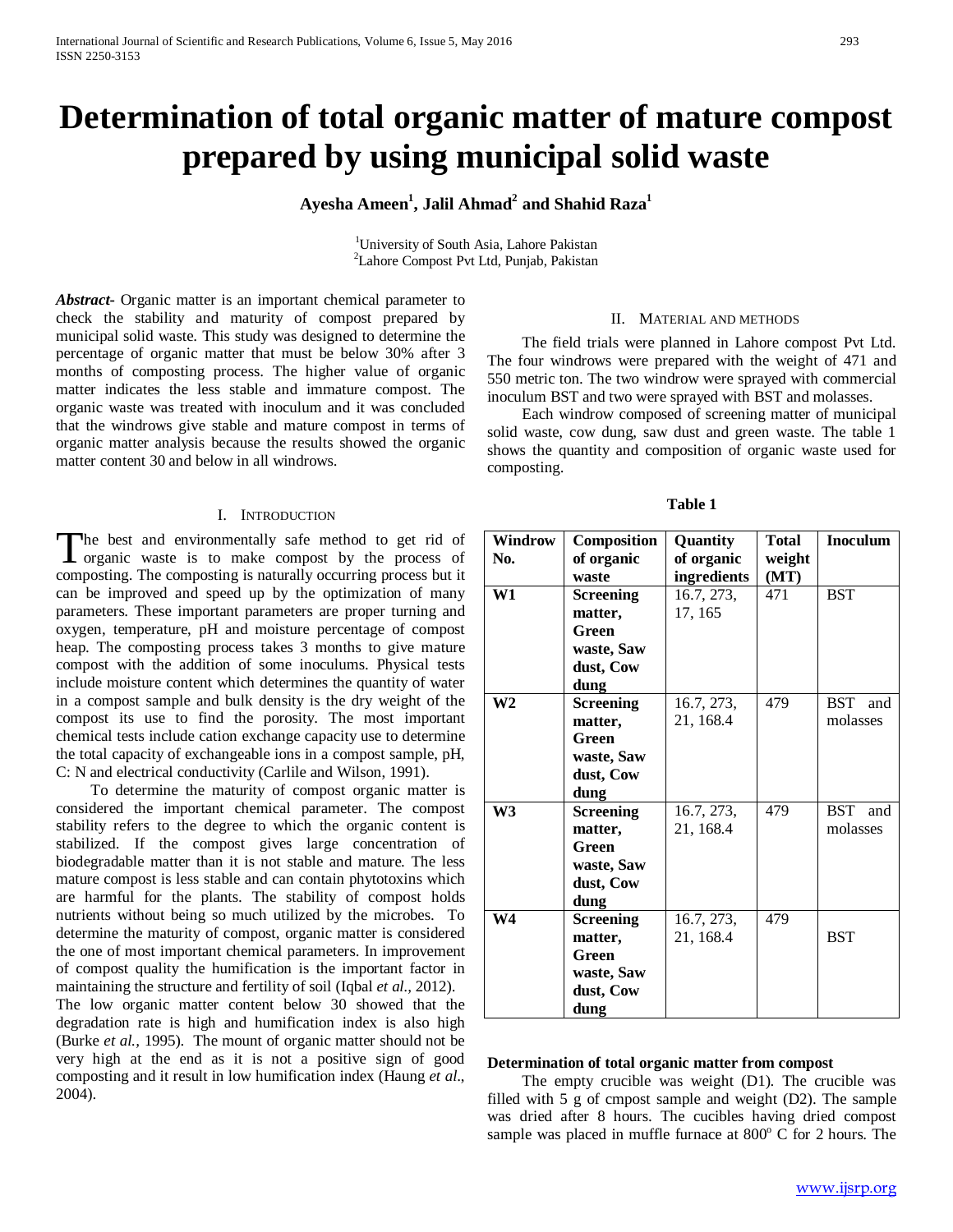crucibles with ash was weight (D3) (Yeomans and Bremner, 1988).The percentage of organic content was determined by deducting W1 from W2 and W1 fromW3.

## **Results and discussion**

 The organic matter was decreased by increase in the time of composting process. There was no any significant difference

**W4** 30.42

found when the windrows that had BST with molasses and only BST inoculum were compared. The highest value of organic matter was observed in windrow W3 and W4 which is 30.00 and 30.42. The lowest value of OM was recorded in windrow W2 which is 29.00. Table 2 shows the results of organic matter.

| Table 2                |                  |  |  |
|------------------------|------------------|--|--|
| <b>Windrows</b>        | Organic matter % |  |  |
| $\overline{\text{W1}}$ | 29.58            |  |  |
| $\overline{\text{W2}}$ | 29.01            |  |  |
| $\overline{\text{W3}}$ | 30.00            |  |  |



 The mature compost must contain organic matter below 30%. The total organic matter should be decreased during the process of composting by the mineralization of organic matter by microbes (Grigatti *et al*., 2004). The organic matter should not be very high in the mature compost as it indicates that the degradation rate and humification index is low (Haung *et al*., 2004). There is an inverse relation between organic matter, temperature and time of composting (Tiquia and Tam, 2000). It was concluded that the organic matter of mature compost must not exceed from 30%, below 30% the results are satisfactory it indicates the stability and maturity of compost.